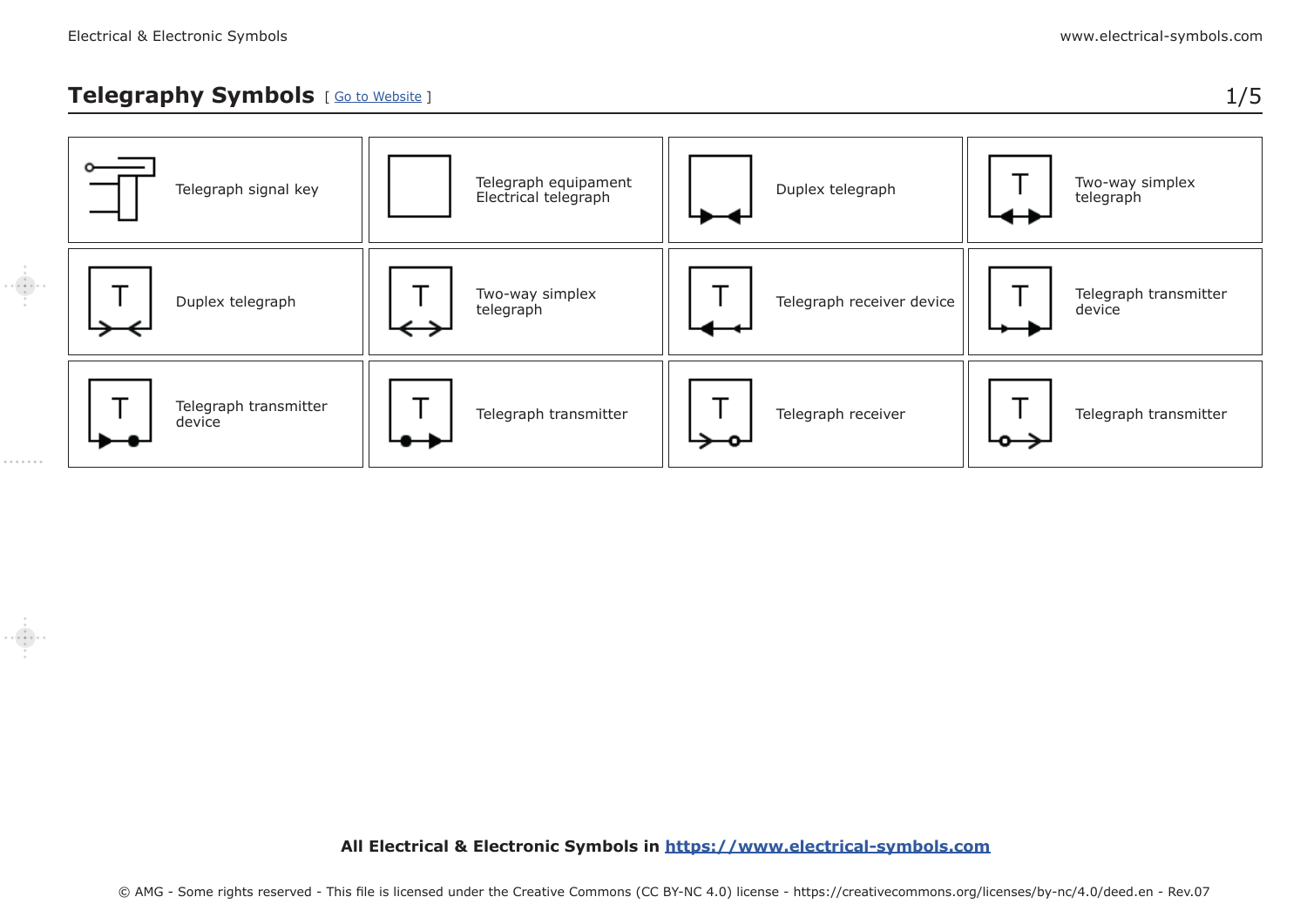#### **Telegraph Repeater** [ [Go to Website](https://www.electrical-symbols.com/electric-electronic-symbols/telegraphy-symbols.htm#telegraph_repeater_symbology) ] 2/5

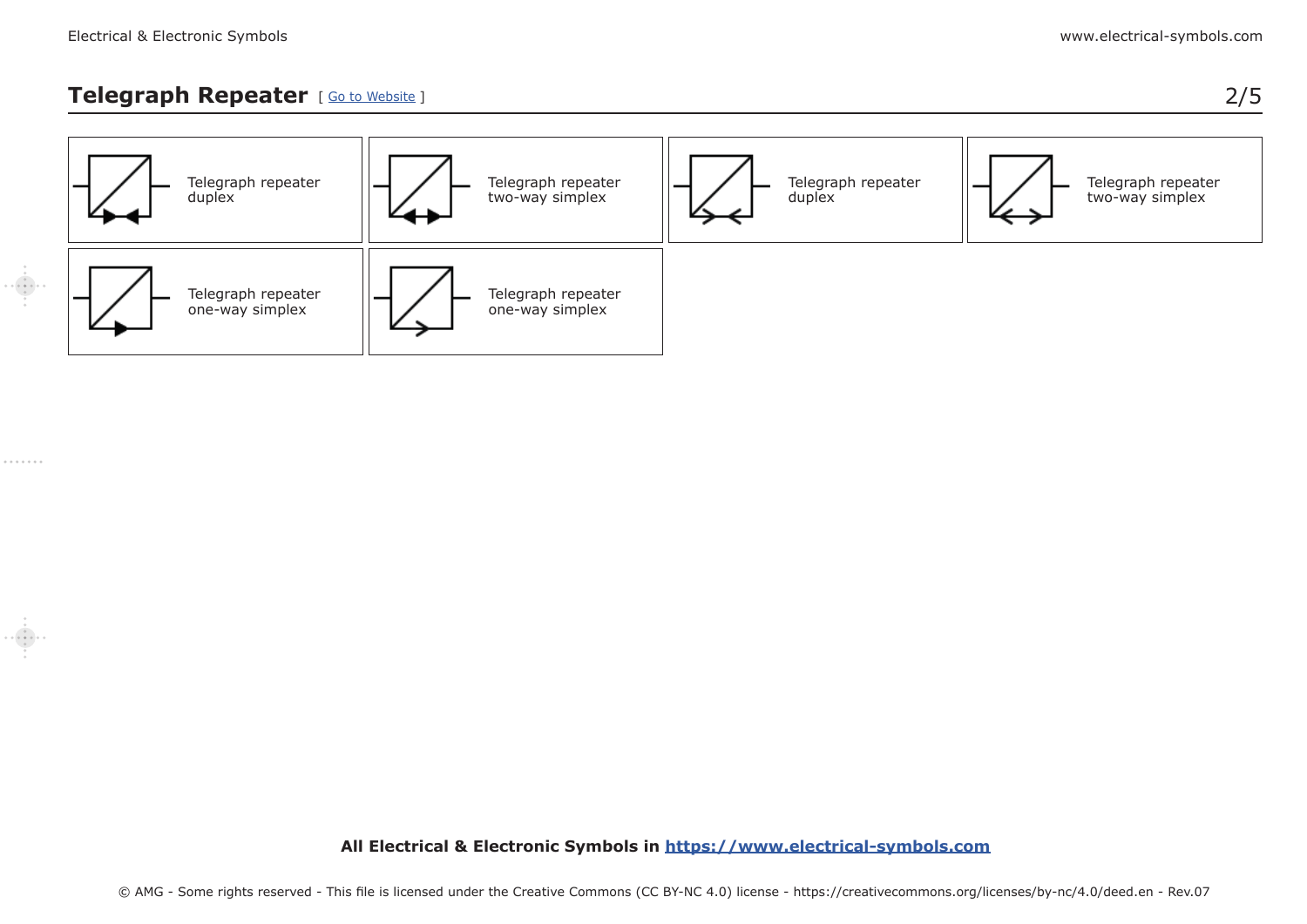## **Telegraph Equipament Qualifier** [ [Go to Website](https://www.electrical-symbols.com/electric-electronic-symbols/telegraphy-symbols.htm#equipament_qualifier_symbology) ] 3/5

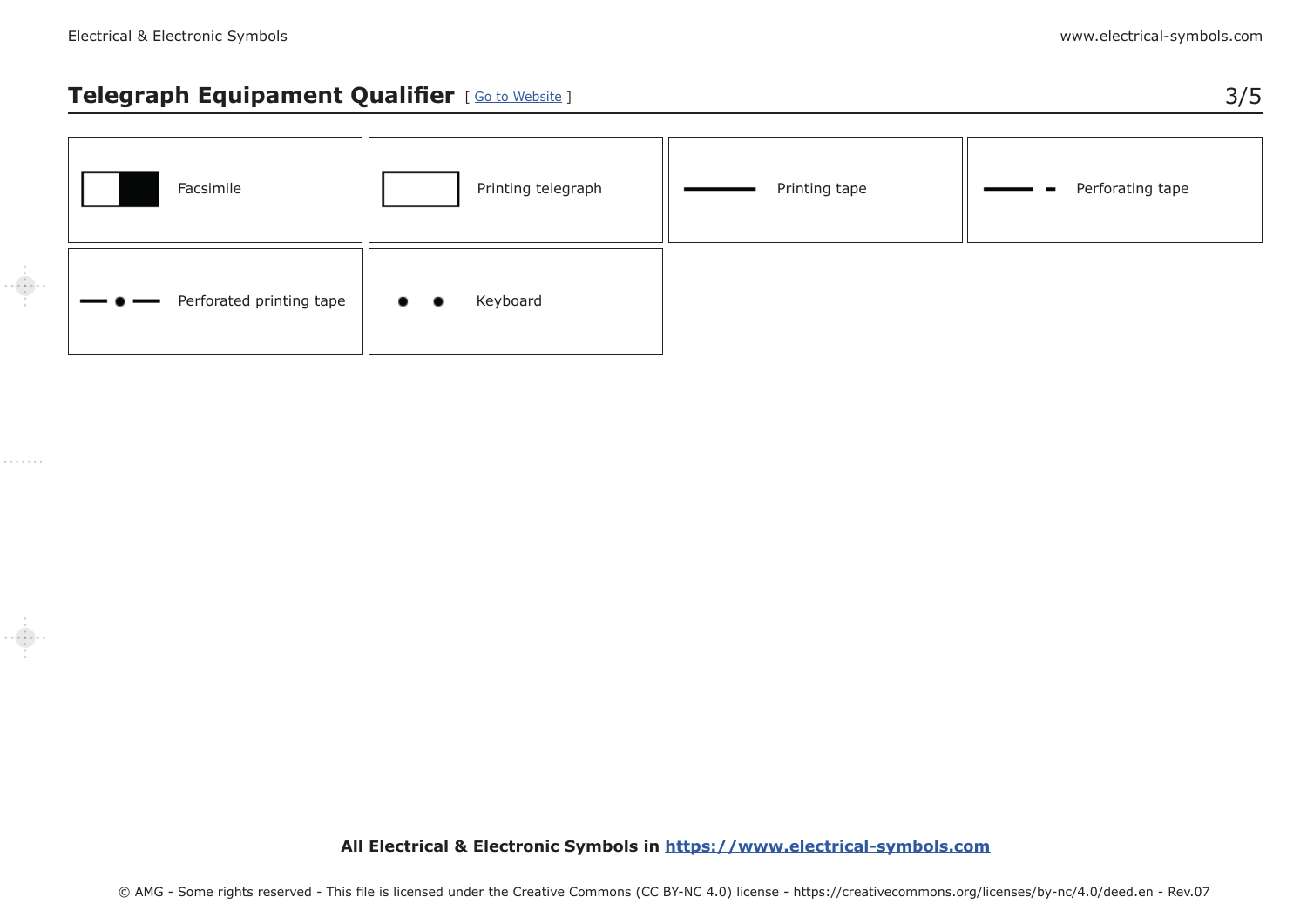## **Telegraph Repeater Qualifier** [ [Go to Website](https://www.electrical-symbols.com/electric-electronic-symbols/telegraphy-symbols.htm#repeater_qualifier_symbology) ] 4/5